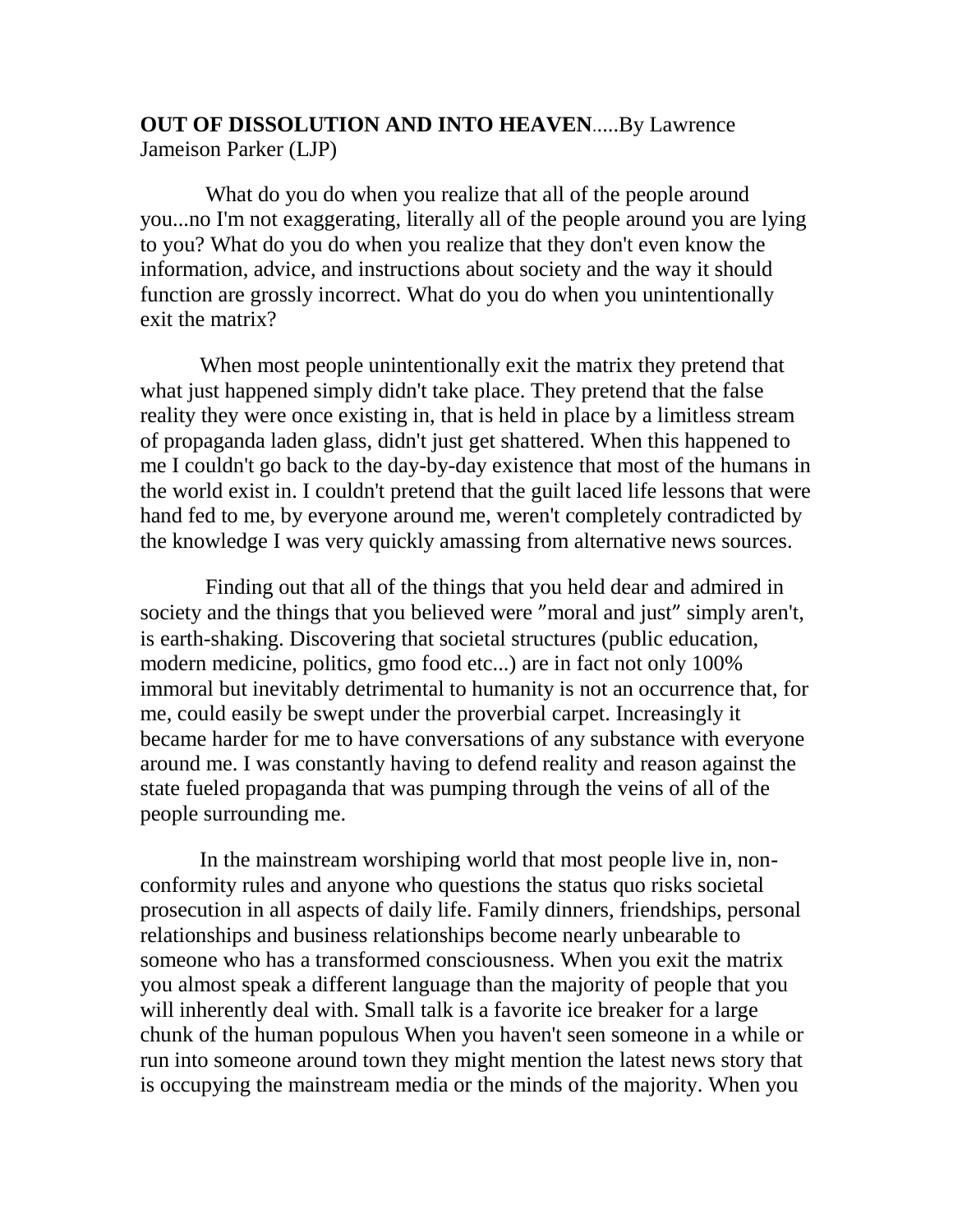don't acknowledge the importance of the propaganda laden information that they have just laid out before you it makes them uneasy and many times they will be frozen in their tracks. I personally have experienced many "paranormal shock" reactions. This is when the person acquires a look on their face that is synonymous with people seeing ufo's or ghosts.

 A slew of other social interactions that we experience in our daily life will become very taxing experiences because as a citizen in the 21st century you are inevitably going to have to take part in a corrupt system. Avoiding all of the illusions available to a 21st century human is like writing yourself a one way ticket to hermitville. People are so enthralled in their monotonous lives that if anything threatens their comfortable illusion, it instantly becomes enemy number 1. We live in a democratic nation and that means that majority rules the land. The bigger group of gangsters get to choose what themselves and the smaller opposing group (Democrats and Republicans) feel is best for everyone. There is no opting out of this farce and going against the norm. Any aversion to the status quo is setting yourself up for an uphill battle that can be only be fought by those with the strongest coat of anarchic individuality armor. One of the things I found most interesting about refusing to play the game and take part in the show that is modern mainstream society, is it forces an amazing willful desire for complete honesty. An honesty that many around you may not be capable of dealing with. Its almost as though those still heavily attached to their delusions will malfunction like something out of a crappy sci-fi movie except less dramatic and much more internally subtle. When people are faced with truths that they are unable to fit within the fragile fa-sad of what they know to be reality there are many ways that they may react but it all usually begins with a blank stare. A state so transparent that you can almost see their ability to process the information that you've just brought into the conversation completely stop. Unfortunately some people will meet truth with frustration and upset feelings because it stands to threaten other relationships that said person may have, by making it clear that other people may be providing false information they may be forced to realize that they are living in a world built on false ideals as a result of their own conditioning. If in fact this conditioning has not led them to a place where they have an ongoing healthy relationship with happiness, they may begin to feel resentment for you inadvertently illuminating the scope of their consciousness or lack thereof. These are the same individuals who are not going to walk outside of the boundaries set fourth for them by the producers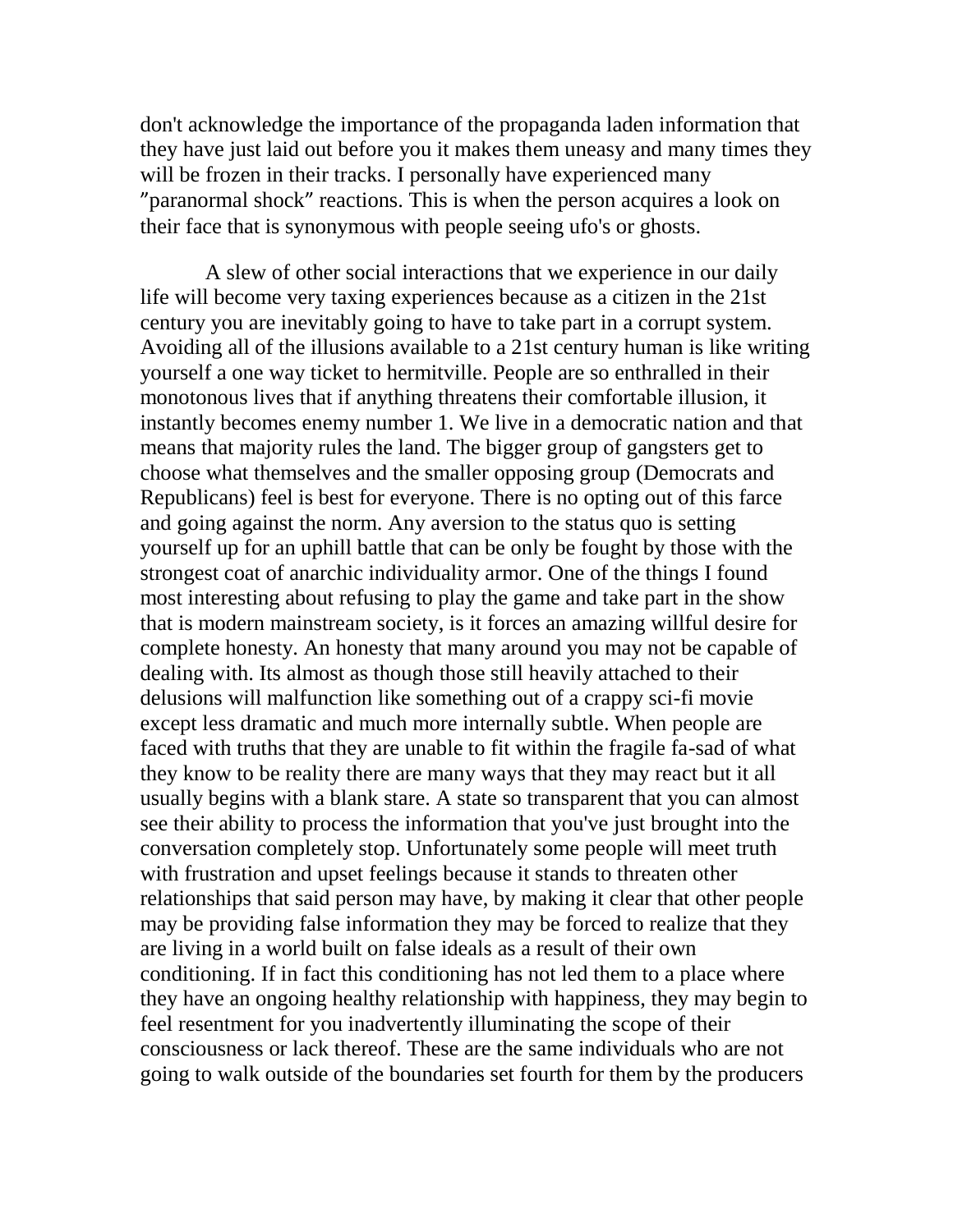of the intricately ornate show that many know as modern society. they don't question the status quo, they find security and comfort within whats familiar.

 This what led me to my willing and blissful social seclusion. It was a sort of glorious vacation within myself. Although unfortunately prompted by my refusal to deal with "crappy people", as James Altucher best describes them. It has been a time that I would never spend differently. Yes some of these crappy people may be some of the people you are closest to. They may say that their advice and actions only stem from most honorable of intentions. It may seem like they are really concerned for you as opposed to concerned about how your new-found dedication to maintaining selfhappiness might effect your current relationship with them. The only way to maintain happiness and embrace your solitude while also enabling the growth that can come from it is to exterminate all of the crappy people in your life. The best way to do this I've found is to completely ignore them. Don't think about them, don't talk to them, and don't write them. Any communication opens the door for them to influence your state of being. Yes, some of these very people may have qualities that you really enjoy or you may share a love of certain activities, but there is one question I always ask myself. "Am I happier having interacted with this individual or does our interaction leave me energetically drained?" All of the people who exude negative energy and are unnecessarily judgmental were systematically removed from my life.

 These very same people in society will attempt to place everyone within boxes in order to categorize,label, and subsequently make things easier to understand in a world with a myriad of choices. The unfortunate mistake that is made made by most people that we encounter throughout our daily lives is that they stop at the superficial labels that modern society provides. They easily forget that every single one of us is so much more than just one of the aspects that make us who we are. Its when we as individuals realize the power that exists and can be harnessed when we accept our individuality and refuse to march in the single file line of conformity. In an effort to challenge humanity to question the status quo and the mainstream propaganda I created the Society of Rebel Soldiers. It is my way of showing people that conformity is not the only way. I decided to no longer be a prisoner of people expectations. It was my need to express the existence of an alternate way of perception. Feeling that I could express certain ideas and prompt thought most easily in a visual form, I took my love of art and combined it with my dedication to truth and liberty. I began painting the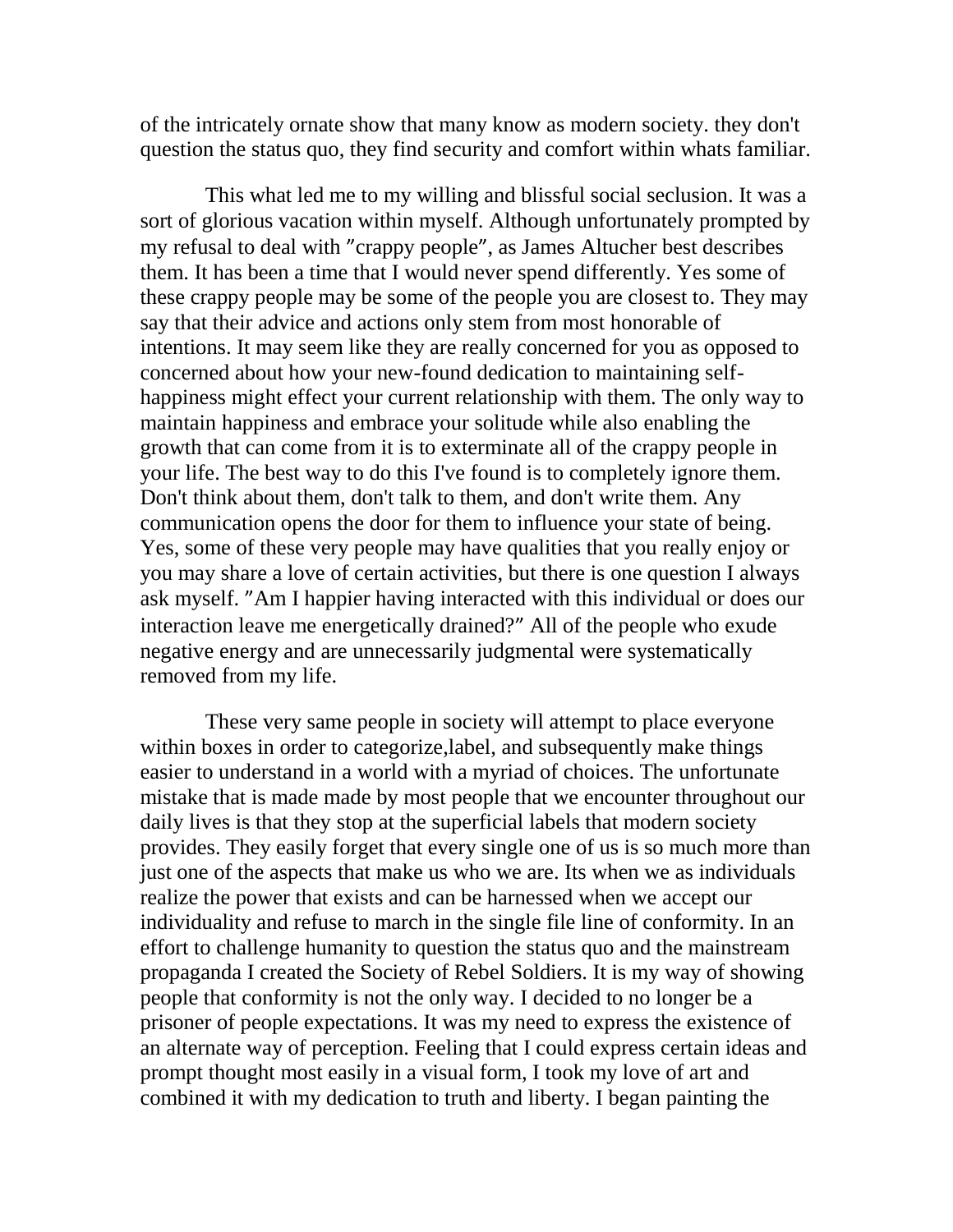many concepts that I wanted people to examine and found that in order to make sure people were grasping my themes correctly I should accompany my artwork with poetry. Not only is it a way to ensure that people gather the correct messages, but also it is an opportunity for me to spread truth through spoken word.

 Upon realizing that there were messages that I would like to share and creating art came to me as easily as breathing I decided that a residency would be a great option in order to expand the Society of Rebel Soldiers and nurture my creativity. After applying to a few different residency programs in the NYC area and witnessing the hesitation after expressing my vision for the SRS, I was forced to stop and question why this was happening. After examining the background of the funds that would have been given to me through each program, I discovered that the trail for those funds leads directly back to the government through state funded grants and sponsored programs. After going through a second interview process for one of the programs and my vision for the SRS was elaborated to the board of decision makers I was told that our interests were conflicting. When asking them to be more specific the best that I could gather from them is that it would be impossible to exist within the same world. I was told that I wouldn't receive the same attention and opportunities that would be given to the other residents because it would put their funding in jeopardy. I experienced the same application process two times before I realized that truth is not something that most individuals in the arts and entertainment industry are willing to tolerate. I do think that this is the reason we don't see many artists illuminating the evil actions that are all around us in society. This year \$155 million dollars has/will be given to artists and various art programs around the United States through the National Endowment of the Arts which was created in 1965 by US president Lyndon B Johnson. Self-censorship is something that I personally know certain artists practice, because I too considered it when posed with the opportunity to be given an international platform and highly reputable representation in exchange for my artistic integrity. This combined with outright censorship has led our art to a land of abstract muddiness that is so far removed from current events taking place in our society that any semblance of truth is met with either blank stares of ignorance of unwanted aggression. Where are our truth tellers that are shedding light on the atrocities of the societies that they live in?

 There was a time when it was completely common place for artists to be the outsiders of society. They needed to preserve a certain detachment in